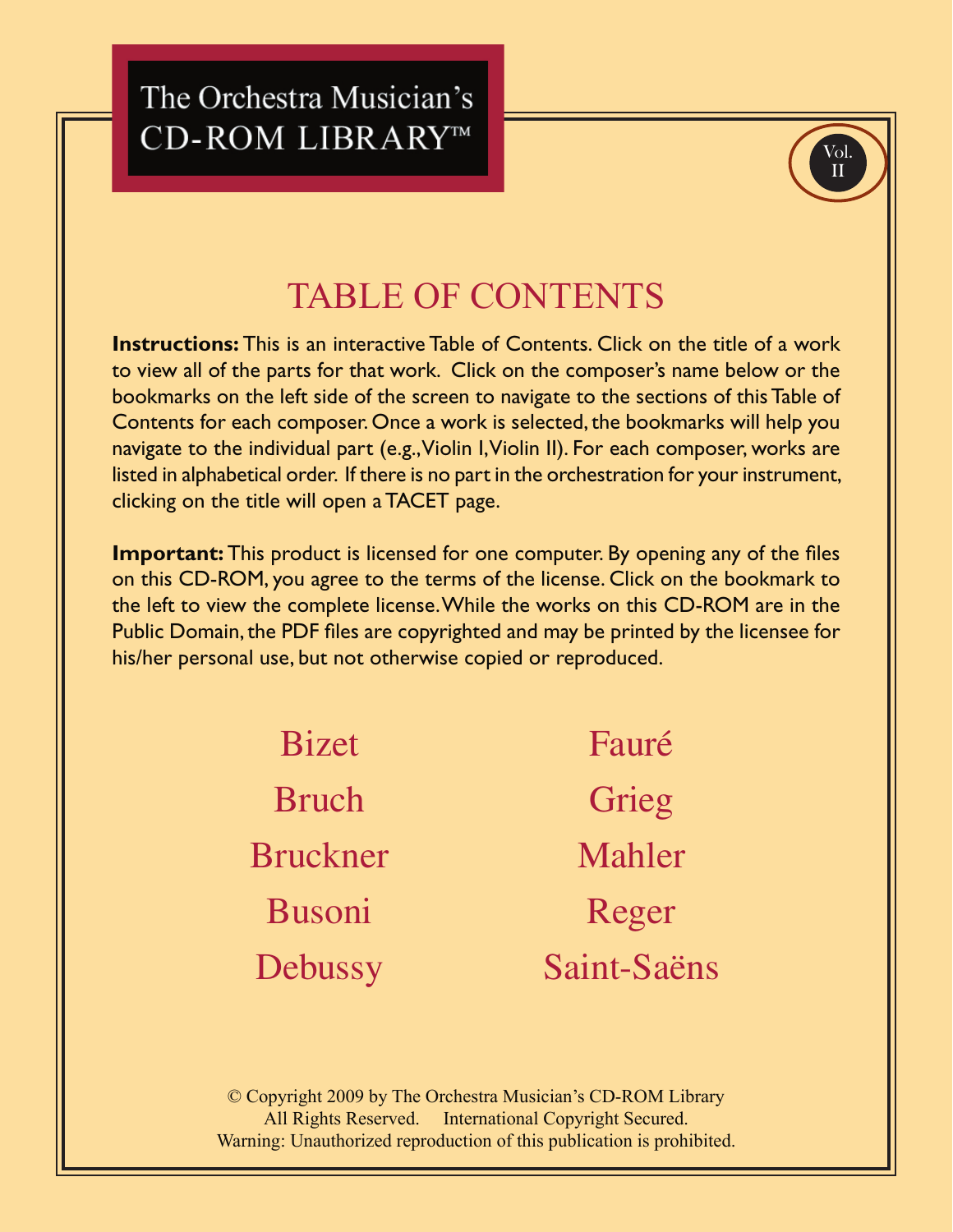Vol. II

### <span id="page-1-0"></span>Georges Bizet

Symphony in C Major Carmen Suite No. 1 Carmen Suite No. 2 L'Arlesienne Suite No. 1 L'Arlesienne Suite No. 2

## Max Bruch

 Concerto No. 1 in G Minor for Violin and Orchestra, Op. 26 Kol Nidrei (Cello and Orchestra), Op. 47 Scottish Fantasy (Violin and Orchestra), Op. 46

### Anton Bruckner

 Symphony No. 1 in C Minor Symphony No. 2 in C Minor Symphony No. 3 in D Minor Symphony No. 4 in Eb Major, *Romantic* Symphony No. 5 in B Major Symphony No. 6 in A Major Symphony No. 7 in E Major Symphony No. 8 in C Minor Symphony No. 9 in D Minor Te Deum

### Ferruccio Busoni

Turandot Suite, Op. 41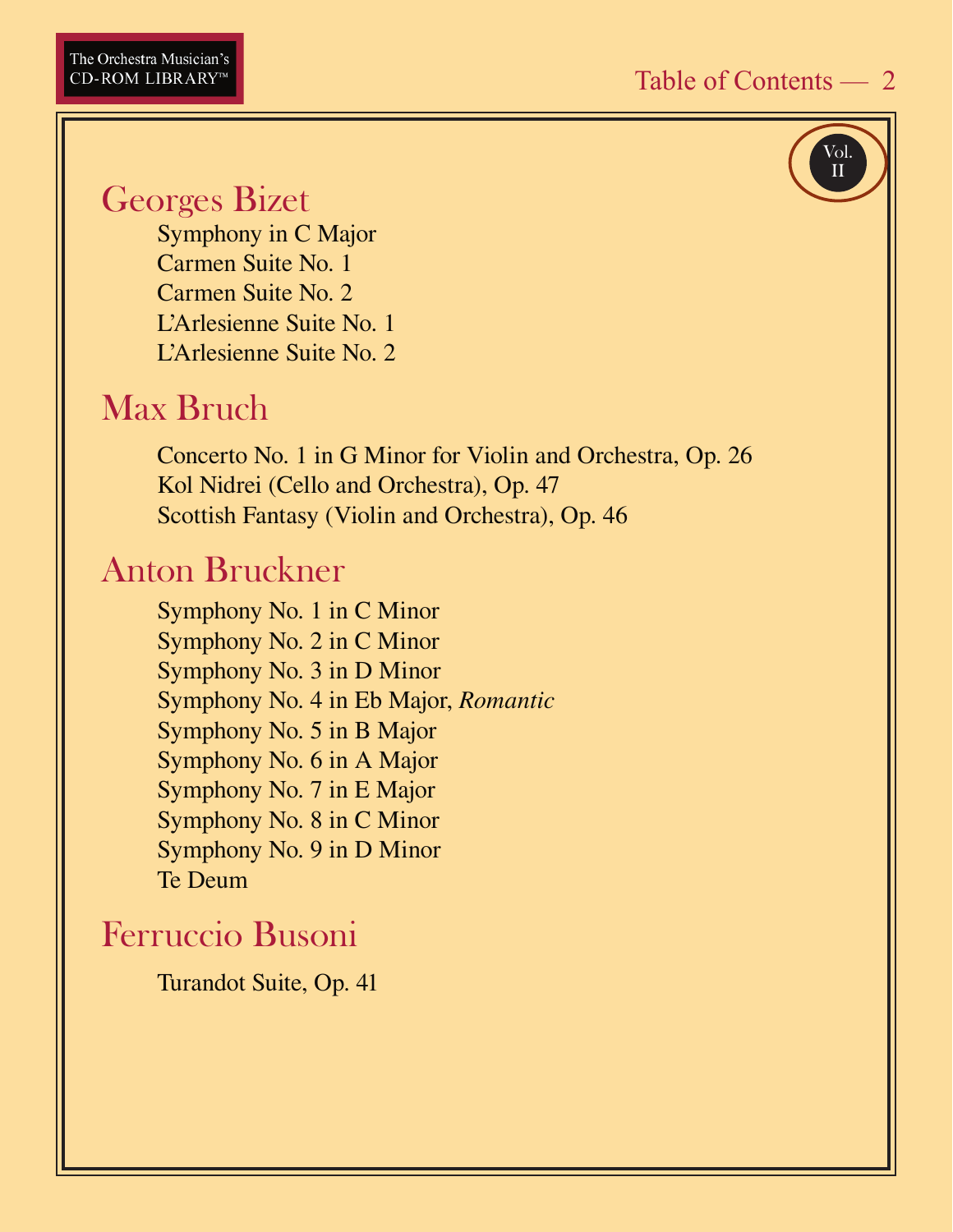

# <span id="page-2-0"></span>Claude Debussy

 Images No. 1: Gigues Images No. 2: Ibéria Images No. 3: Rondes de Printemps Jeux La Mer 3 Nocturnes: Nuages, Fêtes, Sirènes Petite Suite Prelude to the Afternoon of a Faun Printemps Rhapsody for Clarinet Sacred and Profane Dances

### Gabriel Fauré

 Pavane, Op. 50 Pelléas et Mélisande, Op. 80 Requiem, Op. 48

### Edvard Grieg

 Piano Concerto in A Minor, Op. 16 Holberg Suite, Op. 40 Peer Gynt Suite No. 1, Op. 46 Peer Gynt Suite No. 2, Op. 55 Symphonic Dances, Op. 64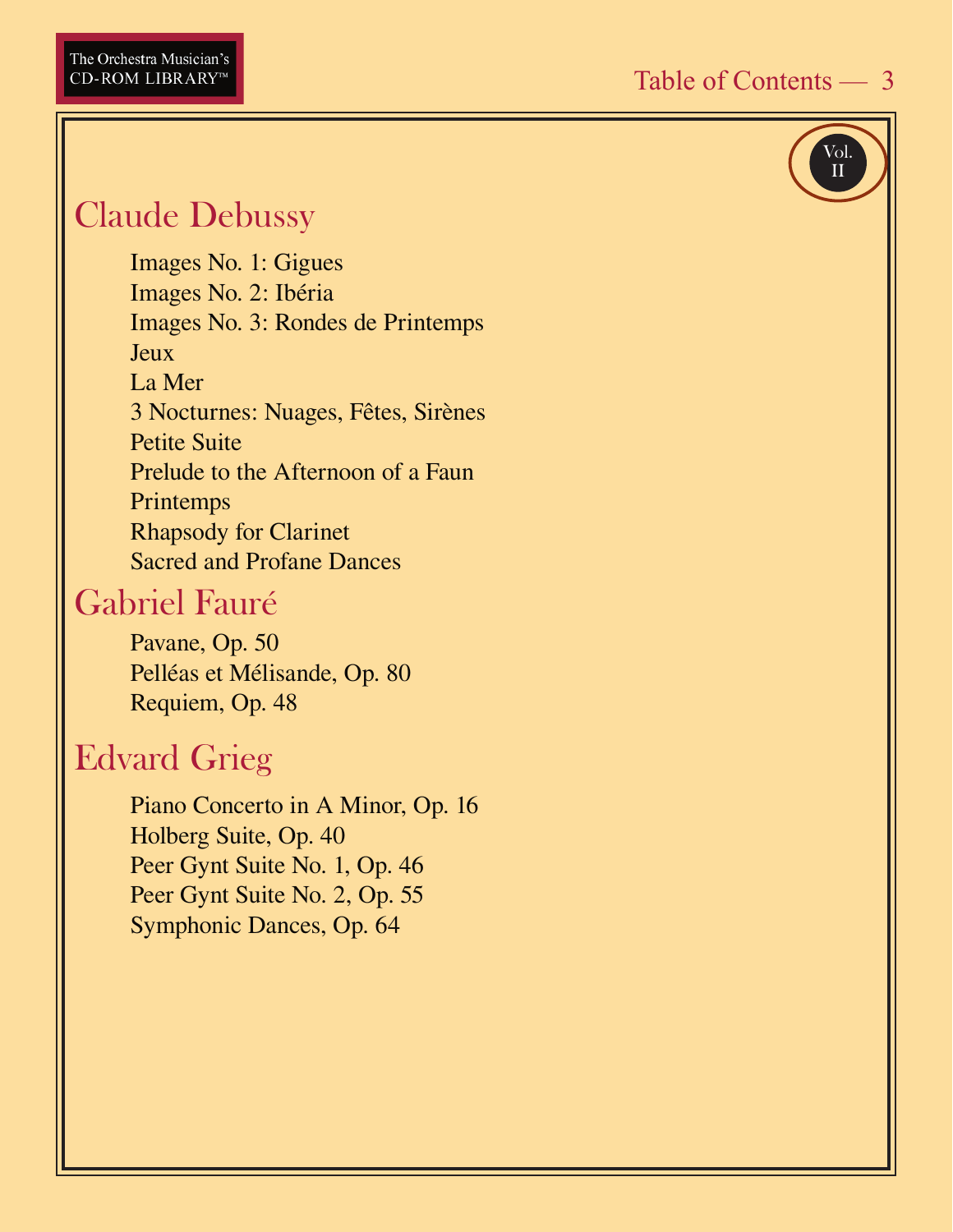

## <span id="page-3-0"></span>Gustav Mahler

Symphony No. 1 in D Major Symphony No. 2 in C Minor Symphony No. 3 in D Minor Symphony No. 4 in G Major Symphony No. 5 in C# Minor Symphony No. 6 in A Minor Symphony No. 7 in E Minor Symphony No. 8 In Eb Major Symphony No. 9 in D Major Kindertotenlieder Das klagende Lied Des Knaben Wunderhorn Das Lied von der Erde Lieder eines fahrenden Gesellen

#### 6 Lieder:

1. Revelge

- 2. Der Tamboursg'sell (The Drummer Boy)
- 3. Blicke mir nicht in die Lieder
- 4. Ich atmet' einen Linden Duft
- 5. Ich bin der Welt abhanden
- 6. Um Mitternacht

### Max Reger

Variations and Fugue on a Theme by Mozart, Op. 132